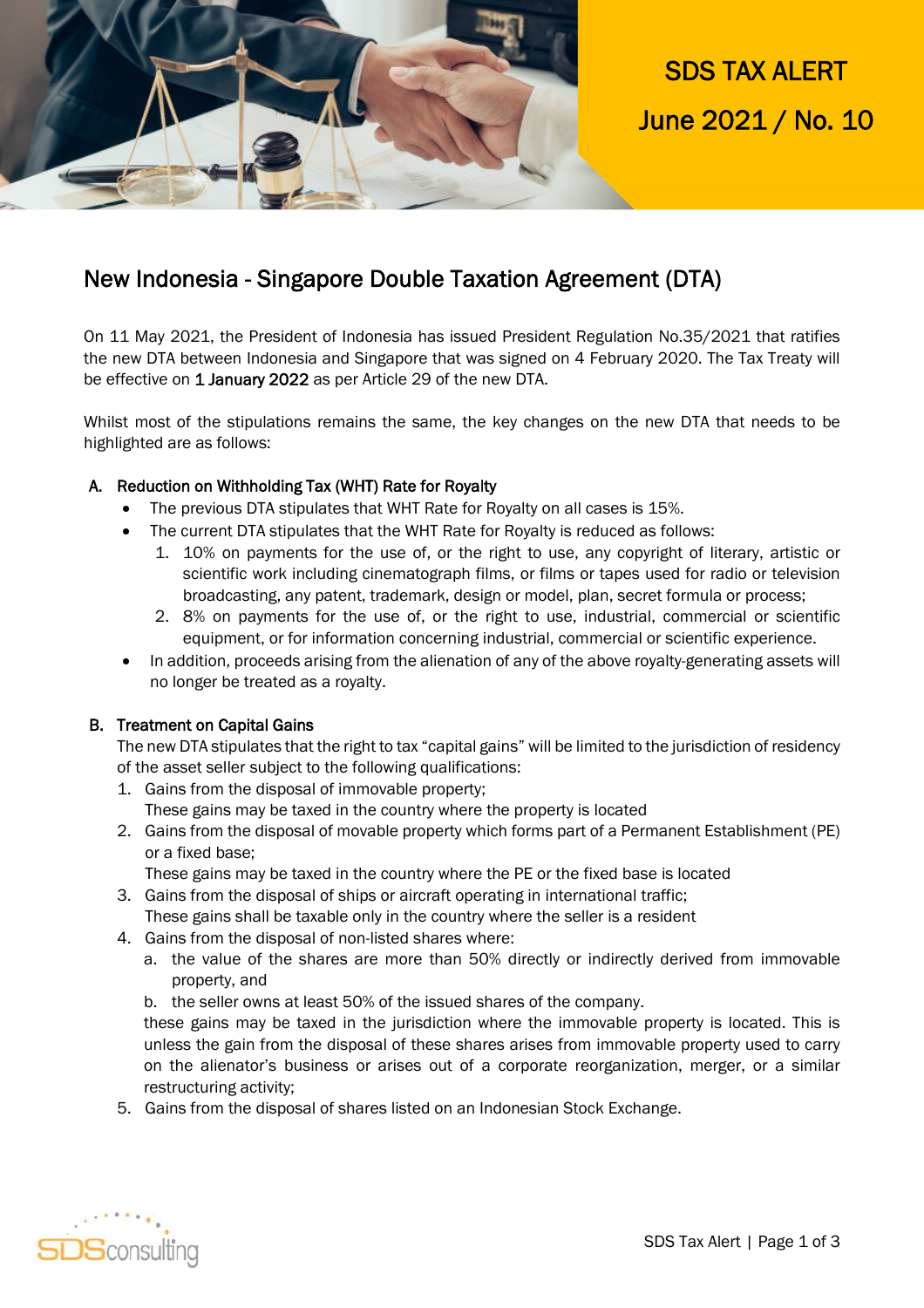

SDS TAX ALERT June 2021 / No. 10

# C. Reduction on Branch Profit Tax (BPT)

- Reduction on BPT rate from 15% to 10%
- This stipulation on rate reduction is not applicable for production sharing contracts in the oil and gas sector.

#### D. Interest

- There is no change on the WHT Rate of 10%
- WHT exemption in respect of government-issued bonds or debentures is discontinued in the new DTA
- Stipulation that penalty charges due for late payment shall not be regarded as interest.

#### E. Other Income

Income not dealt with in the new treaty shall be taxable only in the jurisdiction of residence. This is unless the income arises in the other jurisdiction in which case the income may also be taxed in the other jurisdiction.

#### F. Remittance requirement

The new DTA repeals the stipulation on the old DTA regarding the "Limitation of Relief". This provision previously requires that income taxable on a remittance basis (typically the case in Singapore) must be remitted to or received in the Other State in order for the treaty relief to operate.

## G. Exchange of Information (EOI)

- Under the old DTA, the EOI only covers taxes covered in the DTA. Under the new DTA, the EOI covers all taxes.
- The respective jurisdictions are required to consider information requests served by either party even where the information provides no tax benefit to the information provider.
- A Contracting State cannot ignore a request for information simply because the information is held by a bank, financial institution, nominee or person acting in an agency or a fiduciary capacity etc.